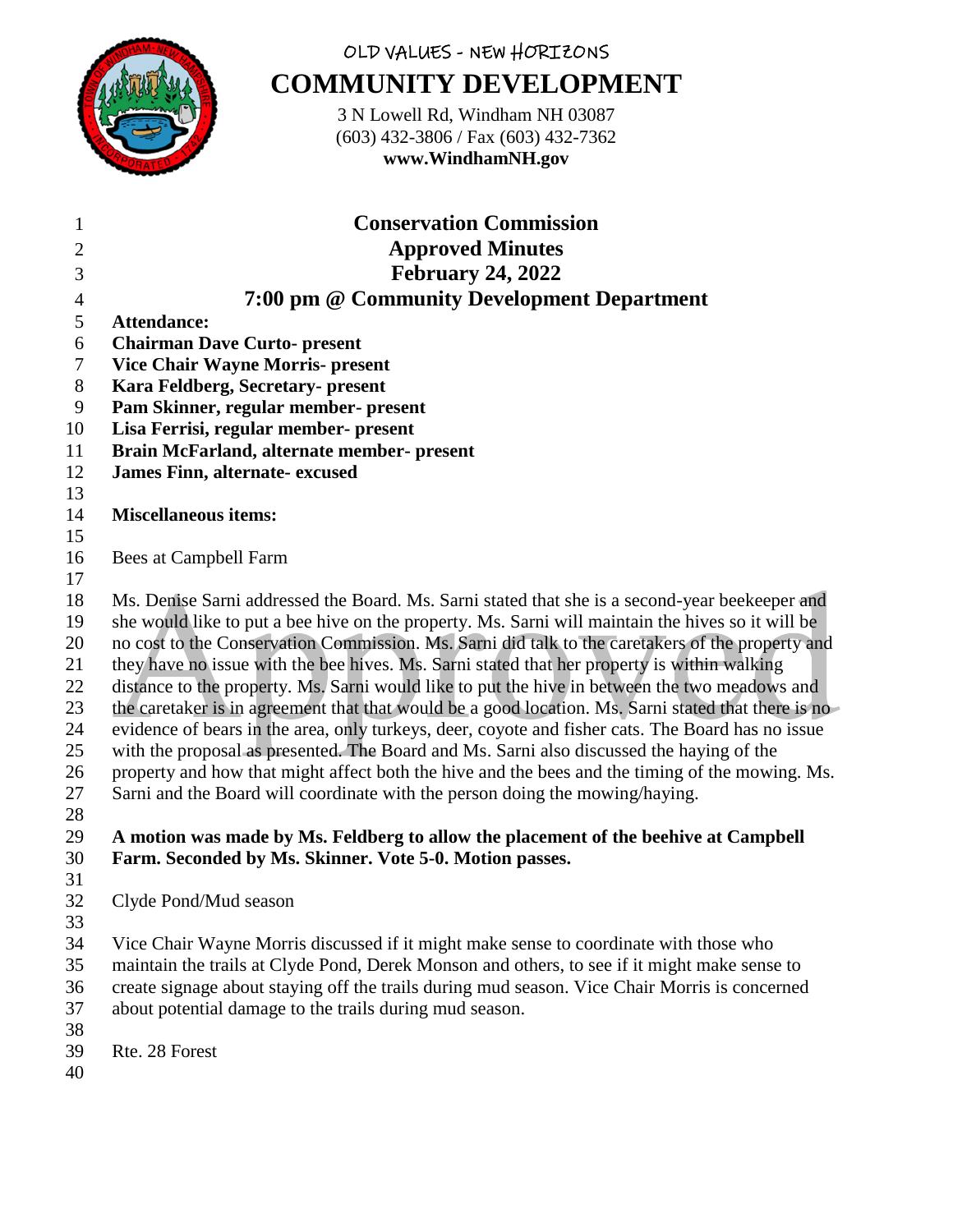- Michael Wimmer addressed the Board. Michael stated that Troop 66 is planning an overnight
- 42 trip in the town Forest on March  $19<sup>th</sup>$  into March  $20<sup>th</sup>$ . Chairman Curto stated that they needed to get permission to have a campfire in the area from the fire department.
- 
- **A motion was made by Vice Chair Morris to allow the Boy Scouts from Troop 266 to camp overnight in the town forest on March 19th and 20th . Seconded by Ms. Feldberg. Vote 5-0.**
- **Motion passes.**
- 
- **A motion was made by Ms. Feldberg to approve the February 10th draft minutes as presented. Seconded by Ms. Skinner. Vote 4-1. Motion passes. Ms. Ferrisi abstained.**
- 
- 
- **ZBA:**
- **[Case #04-2022:](https://www.windhamnh.gov/DocumentCenter/Index/915) Parcel 17-I-112B**
- **Applicant – Edward N. Herbert Assoc., Inc**
- **Owner – Barry & Donna Johnson**
- **Location – 32 Walkey Rd**
- **Zoning District – Residential A & WPOD**
- Variance relief is requested from Section(s) 401, 406, 702, 616.2.1.2, Appendix A for
- An addition and major renovation in a WPOD district
- 

The Board reviewed the plan as presented. The Board would like to know what kind of storm

water management might be used. The Board would like more information about the percentage

of impervious coverage on the lot and the vegetation on the lot (what is being removed and what

- is being installed on the shoreland). Mr. McFarland stated that it appears the coverage on the lot
- is going from 18% to 22% coverage.
- 
- **[Case #05-2022:](https://www.windhamnh.gov/DocumentCenter/Index/916) Parcel 25-R-6263**
- **Applicant – Denis Tremblay**
- **Owner – Denis Tremblay**
- **Location – 12 Acadia Drive**
- **Zoning District – Rural District**
- Variance relief is requested from Section 611.6.4.3.1 to exceed the setback requirements for an
- Open Space Residential Development
- 
- The Board discussed the plan as presented. The Board discussed the placement of the structure in
- relation to the wetland as presented on the plan. The Board has no issues with the plan as
- presented. Vice Chair Morris stated it might be a good idea to mark where the poorly drained soil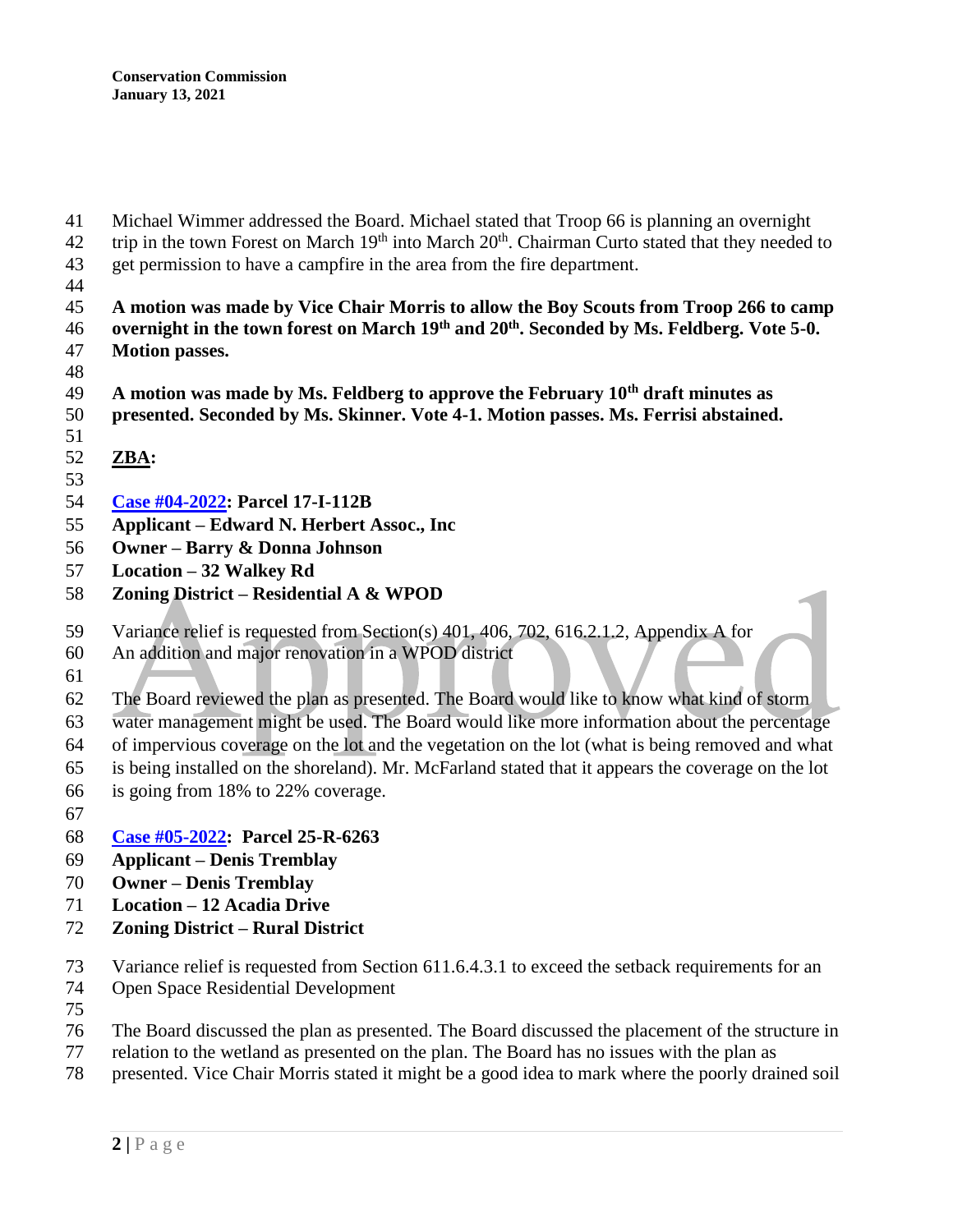is located on the lot so the area is not back filled. The Board stated that they would like to

- request to mark where the poorly drained soil is located for future owners of the lot.
- 
- **PB:**
- 

 **[Case 2022-04](https://www.windhamnh.gov/DocumentCenter/Index/905) – 13 – 15 Rockingham Road (Parcels 13-A-9 and 13-A-10); Major Final Site Plan; Zone – Commercial District A and Rt. 28 Access Management Overlay District** The applicant, Joe Maynard – Benchmark LLC representing property owner Rockingham Road 87 Really Trust, seeks a Major Final Site Plan, to construct two commercial buildings – a 5,400 sq. ft. two-story restaurant with covered and open outdoor seating and a 11,125 sq. ft. commercial

- building. Various site improvements are also proposed.
- 

 Mr. Nick Loring from Benchmark Engineering addressed the Board. Mr. Loring is representing the applicant. Mr. Loring stated that the owner purchased several of the surrounding properties and lots 10 and 11 have been merged in a voluntary merger according to Mr. Loring. Lot 9 has also been merged into this as well. The site is in the Rte. 28 Overlay district. Mr. Loring stated that the proposal is for a 2-story restaurant that abuts the rail trail. There are stairs and a walkway on the plan. There is also a proposal for a second building that would have a drive thru area with a lane along the back. There is no wetland or WWPD impacts on the site according to Mr. Loring. Mr. Loring stated that this is all one plan set but they are proposing to develop this is two separate lots with their own lots and cross easements. Mr. Loring stated that they do have a goal of interconnectivity. The Board and Mr. Loring discussed the proposed uses of the property. Chairman Curto asked if there might be a line of site issue on one of the lots. Mr. Loring stated that he did not see this as a concern. Mr. Loring stated that they do have some waivers for the parking and curb cuts on the application for the Planning Board. Mr. Loring stated that on Sheet 6, there are the installation of trees on the plan. Mr. Loring stated that the plan reflects the current conditions as far as wetlands. Mr. Loring stated that the proposed catch basins on the site will put the water underground and connect to the plastic chambers on Rte. 28. The Board has no concerns with the plan as presented.

### **[Case 2022-05](https://www.windhamnh.gov/DocumentCenter/Index/908) – 39 Roulston Road (Parcel 13-C-400); Major Final Site Plan and WWPD Special Permit; Zone – Professional, Business, and Technology and WWPD**

 The Applicant, Karl Dubay of The Dubay Group, Inc., representing property owner, El Hefni Education Foundation, seeks a Major Final Site Plan to construct a 9,600 square foot two-story

- addition to the existing Windham Woods School and expand the existing parking lot.
- 
- Mr. Karl Dubay addressed the Board and is representing the applicant. Mr. Dubay stated that the
- school is a private school located on 200 acres. Mr. Dubay explained the proposed expansion on
- the current site. There is wet pond and an infiltration pond to accommodate the needs of the site
- currently. There are no proposed wetland impacts. Mr. Dubay discussed Governor Dinsmore
- Road and how that is a likely option for police and fire emergency access as a current Class V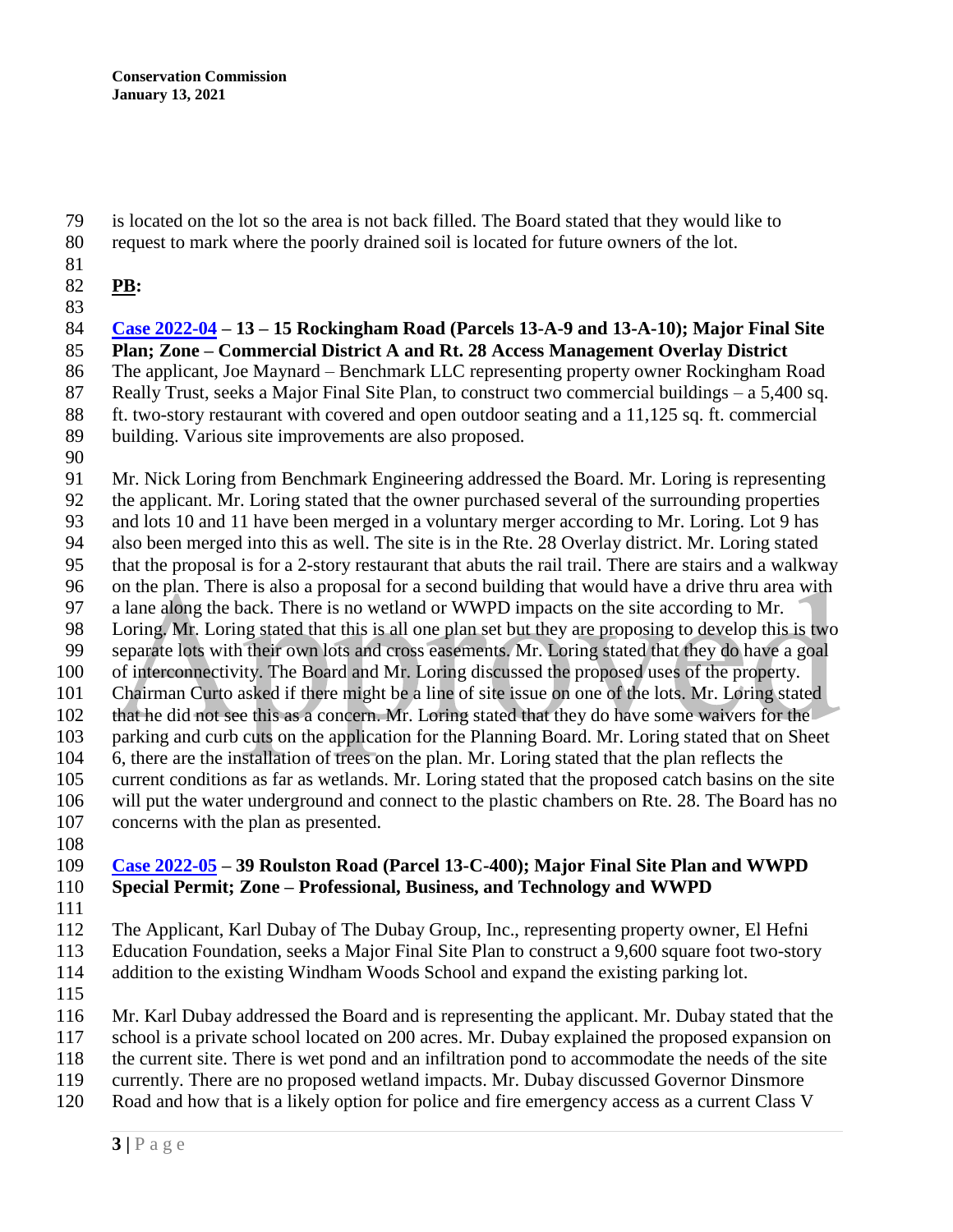road. Mr. Dubay stated that the long-term goal might be to have a small high school on the 200- acre site. Mr. Dubay discussed the alternative to the current proposed parking lot. The lights in the parking lot will stay the same and will be added to. Ms. Skinner asked about the original school and the original expansion had the parking lot in the WWPD. Ms. Skinner stated that she remembers the original expansion being in the WWPD and now Mr. Dubay says it will not impact the WWPD so she would like to know where the expansion will take place. Ms. Skinner stated that they were originally concerned about the amount of fill. Mr. Dubay stated that there are no original parking spaces proposed in the WWPD. Vice Chair Morris asked about drainage. Mr. Dubay explained that they are rebuilding a culvert and they are smoothing out the pavement with the curve. Mr. Dubay stated that the basin that they are installing will function as infiltration but it is not part of the metrics. The long treatment swale will be part of the metrics and will be installed. Vice Chair Morris asked about the back parking lot. Mr. Dubay stated that it tilts towards the middle of the parking lot and there are catch basins that put the water into the drainage space. Vice Chair Morris asked if it was possible to leave the current drainage system underground. Mr. Dubay stated that the existing grade is high. Mr. Dubay stated that moving the catch basin is the least amount of impact on the site. Mr. Dubay stated that there is a grassy basin and a long treatment swale for the back parking lot. Mr. Dubay stated that they did not take the treatment panel credit. Mr. Dubay stated that this is an efficient solution to finish the elementary school. Vice Chair Morris asked about Governor Dinsmore Road and its Class V status. Mr. Dubay stated that the proposed plan moving forward might be to try to keep it as a road and rebuild a portion of it for the sake of access. Mr. Dubay stated that the next step for the owners of the property might take a step back to figure out a Master Plan for the property and utilize the best use of open space and conservation land. Mr. Dubay stated that the owner of the property is willing to coordinate with the Board and is available to talk. Ms. Skinner mentioned the stone arch bridge and whether or not it was on the property along with the stone wall. Mr. Dubay and the Board discussed the location of some of these landmarks. Vice Chair Morris stated that the Conservation Commission was going before the Board of Selectmen to discuss rebuilding the bridge on Governor Dinsmore. Mr. Dubay stated that applicant has a drone and they would be willing to use the drone to show the surrounding properties, such as the Rail Trail. The Board discussed the gate at the end of Governor Dinsmore and if it was locked. 

### Case 2022-06 - **42 Gaumont Road (Parcel 16-E-32); Major Cobbetts Pond/Canobie Lake WPOD; Zone- Residential A, WPOD**

 The Applicant, Joseph Maynard of Benchmark LLC, representing the property owners, Chris & Monika Hussey, seeks a Major Cobbetts Pond/Canobie Lake WPOD application.

Mr. Nick Loring of Benchmark Engineering addressed the Board. Mr. Loring explained the

current conditions and the proposed changes to the footprint. Mr. Loring stated that the proposed

coverage would be 22.9% which is over the 20%. There is a Shoreland permit as well for the

- application.
-